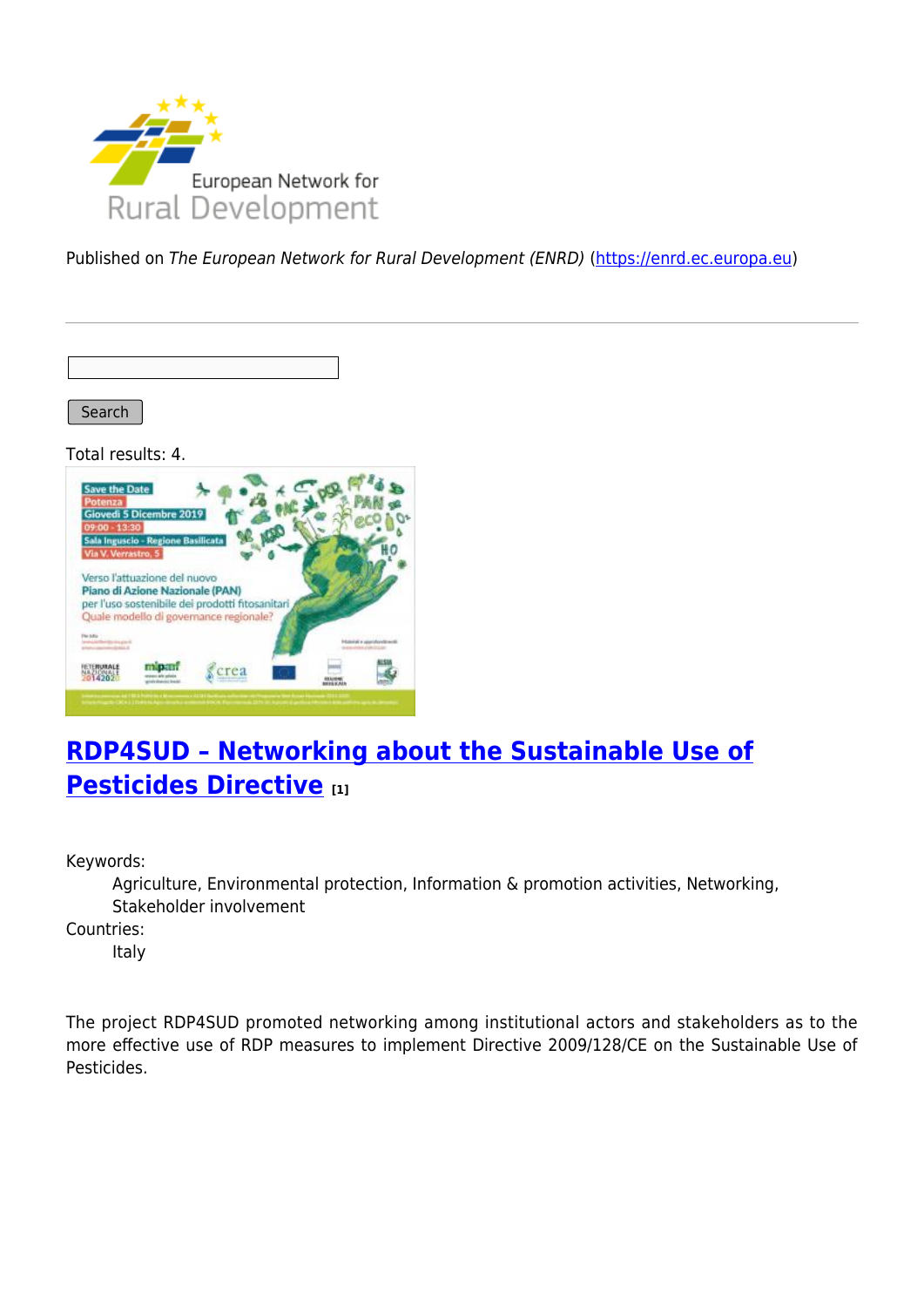

# **[The Greek Red Cow Breed Kastorias - Kristallopigis](https://enrd.ec.europa.eu/projects-practice/greek-red-cow-breed-kastorias-kristallopigis_en) [2]**

Keywords:

Animal husbandry, Animal welfare, Biodiversity, Mountain area, Nature conservation, Young farmers

Countries:

Greece

**project focusing on the protection and promotion of a breed of cattle specific to Western Macedonia, the Greek Red Kastoria-Kristalopigi cow.**



## **[Supporting viticulture on steep slopes and terraces](https://enrd.ec.europa.eu/projects-practice/supporting-viticulture-steep-slopes-and-terraces_en) [3]**

Keywords:

Agriculture, Biodiversity, Climate change adaptation, Environmental protection, Family farming, Organic farming, Product quality

Countries:

Luxembourg